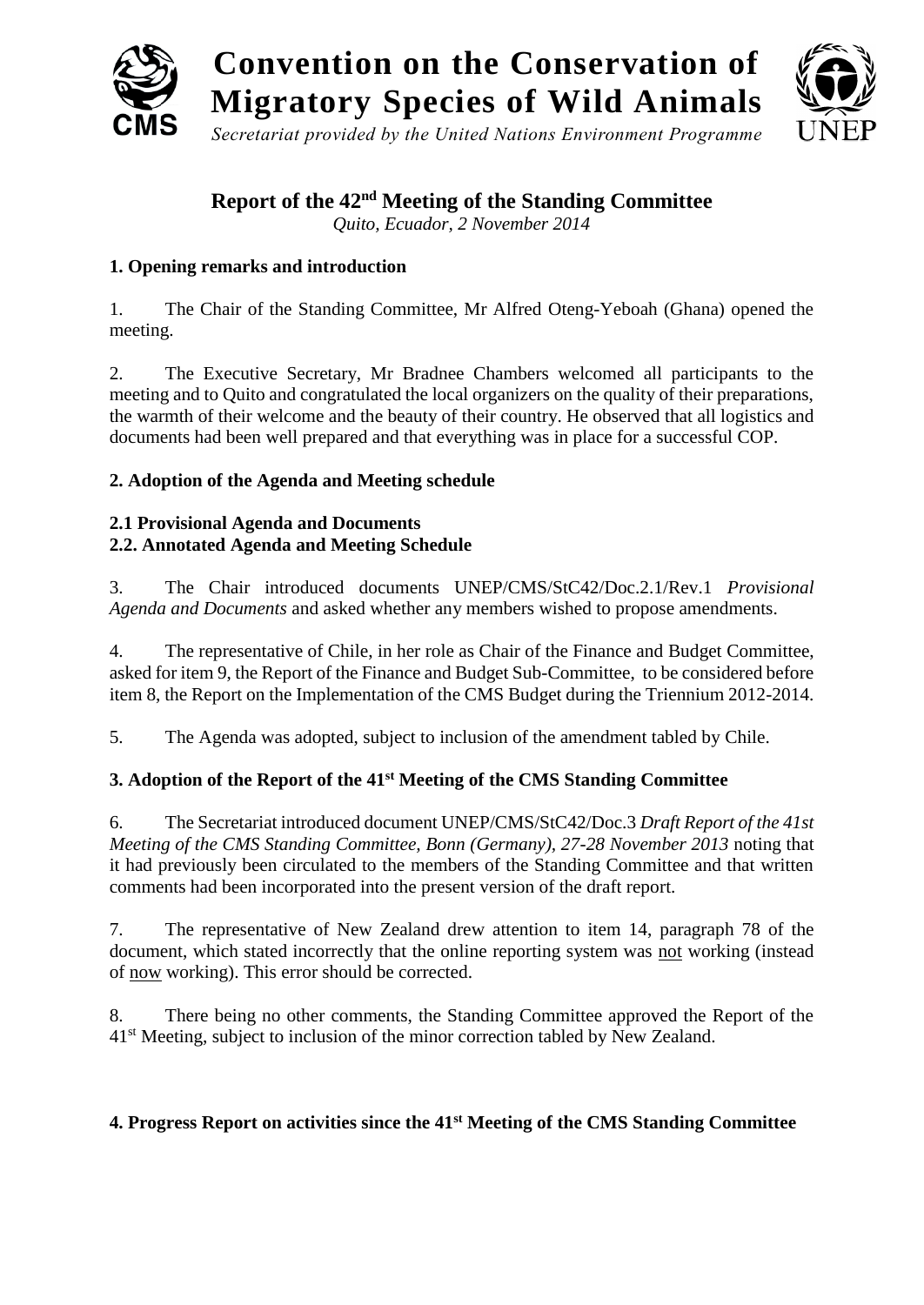9. The Executive Secretary noted that this item would be covered in depth during the COP. Nevertheless there was one item he wished to report to the Standing Committee regarding the Memorandum of Understanding (MOU) between the Standing Committee and UNEP. Following the 41<sup>st</sup> Meeting of the Standing Committee in November 2013, a draft MOU had been circulated among Committee members between May 29 and August 2014, and a number of comments had been received. At the same time, IPSAS, a new accounting system was being adopted by the UN, and some aspects of this were expected to have a significant influence on the MOU. For this and other reasons, UNEP had indicated a preference for postponing conclusion of the MOU.

10. The representative of UNEP confirmed the information presented by the Executive Secretary report, noting that the IPSAS accounting system was UN-wide and beyond the control of UNEP. In February 2014 the Executive Director of UNEP had established a Task Team composed of the MEA Secretariats administered by UNEP to examine the effectiveness of the administrative arrangements in place. There were two Working Groups covering administrative arrangements and programmatic cooperation, chaired respectively by the CITES and CBD Secretariats. The Working Groups will report to UNEP in January 2015 and it will be important to incorporate their findings into the revised draft MOU. Resolution 1.12 of the United Nations Environment Assembly at its first session on 27 June 2014 also dealt with the relationship between UNEP and MEAs and it would be important to take that Resolution into account in a revised draft MOU. For these reasons it was hoped that negotiations on the draft MOU would resume in the first quarter of 2015.

11. The Standing Committee noted the comments of the Executive Secretary and the representative of UNEP.

# **5. Strategic Plan for Migratory Species 2015-2023**

12. The Secretariat introduced two documents: UNEP/CMS/StC42/Doc.5 *Final Draft Strategic Plan for Migratory Species 2015-2023* and Document UNEP/CMS/StC42/Inf.2 *The Strategic Plan for Migratory Species 2015-2023: 3rd and Final Draft.* The Chair of the Working Group on the Strategic Plan for Migratory Species 2015-2023 had not yet arrived in Quito, and Ms Anne Sutton (Secretariat) made a presentation on behalf of the Working Group.

13. The draft Strategic Plan had been developed with financial contributions from Germany, South Africa, Switzerland and UNEP. An extensive consultation process had generated strong support for building the draft Strategic Plan around the Aichi Biodiversity Targets, and for broadened applicability to the whole international community. The draft Strategic Plan included five Strategic Goals and 16 Targets, which were more specific than the Aichi Biodiversity Targets and had an end date consistent with the CMS COP cycle. How to implement the plan had not been part of the current Working Group mandate, so it was proposed that a Companion Volume should be produced detailing delivery mechanisms and associated activities. The content of such a Companion Volume was scoped in Annex III to StC42/Doc 5.

14. The Chair invited comments from the floor.

15. The representative of Poland, a member of the Working Group on the Strategic Plan, thanked the Group for the quality of its work. For Poland, the most important point was that for each Strategic Goal the starting point should be described very clearly so that progress could be tracked effectively.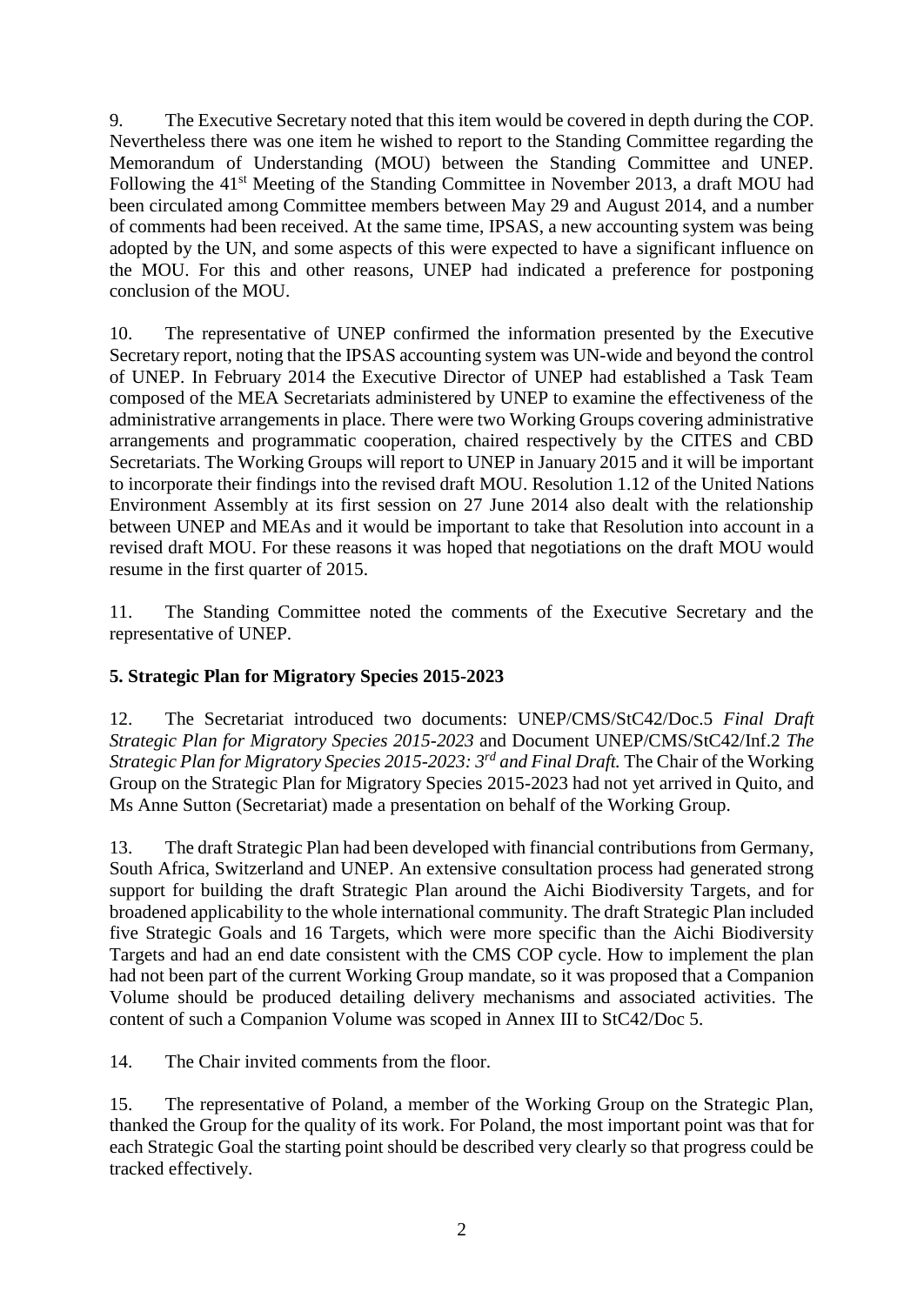16. The Standing Committee noted the report of the Working Group. The Chair invited members to review the draft COP11 Resolution contained in Annex I of StC42/Doc.5 and hoped that members would join him in commending the draft Strategic Plan to the COP for adoption.

# **6. Cooperation with other MEA Secretariats**

17. The Executive Secretary reported that the CMS Secretariat had held discussions with the CBD and Ramsar Secretariats, with a view to establishing Joint Work Plans with each of them. It had been agreed that more time was needed to prepare draft Joint Work Plans but that this stage should be completed in time for consideration by StC44.

# **6.1 Joint Work Plan with CITES**

18. Ms Melanie Virtue (Secretariat) introduced document UNEP/CMS/StC42/Doc.6.1 *Cooperation between CMS and CITES*. She recalled that the CITES and CMS Secretariats had been implementing Joint Work Plans since 2008. Annex 1 to the document contained a progress report on implementation of the 2nd Joint Work Plan 2012-2014. Annex II contained the draft 3<sup>rd</sup> Joint Work Plan 2015-2020. This took into account, *inter alia*, the Aichi Biodiversity Targets, the CITES Strategic Vision and the proposed CMS Strategic Plan. The Joint Work Plan did not have cost implications for the CMS budget, but additional external funding would be sought for certain elements. Cooperative working by CITES and CMS could lead to efficiencies and synergies in fundraising efforts.

19. The Chair invited the Standing Committee to take note of the report on implementation of the Joint Work Plan 2012-2014 and to approve the draft Joint Work Plan for 2015-2020. He opened the floor for comments.

20. The CITES Secretariat thanked the CMS Secretariat for the document that had been tabled and for the work done over the last few years. The CITES Secretariat was pleased with the progress described in Annex I. There was a need to bear in mind that not all CITES Parties were Party to CMS. Some 63 States were Party to CITES but not to CMS and some CITES Parties attached higher priority than others to engaging with CMS. Nevertheless, the draft 3<sup>rd</sup> Joint Work Plan had already been endorsed by the CITES Standing Committee and it was to be hoped that the CMS Standing Committee would do likewise. A side event on 4 November, organized jointly by both Secretariats, would look in more detail at prospects for synergy and cooperation, at regional and national levels, as well as at global level.

21. In response to a question from the representative of Chile, the Executive Secretary noted the close cooperation between CMS and INFORMEA. Discussions were continuing with a view to strengthening collaboration further.

22. The representative of South Africa thanked the various Secretariats for their efforts to enhance synergies between MEAs, but noted the need for mechanisms that could help cascade the good work being done at global level to regional and national levels.

23. There being no further interventions, the Chair concluded that the Standing Committee had taken note of the work accomplished by the two Secretariats under the Joint Work Plan 2012-2014 and had approved the draft Joint Work Plan 2015-2020. He called on Standing Committee Members and other Parties to give strong support to the side event on 4 November.

# **7. Process for Election of the new Members of the Standing Committee for next triennium (and Budget Sub-Committee) in accordance with Res 9.15**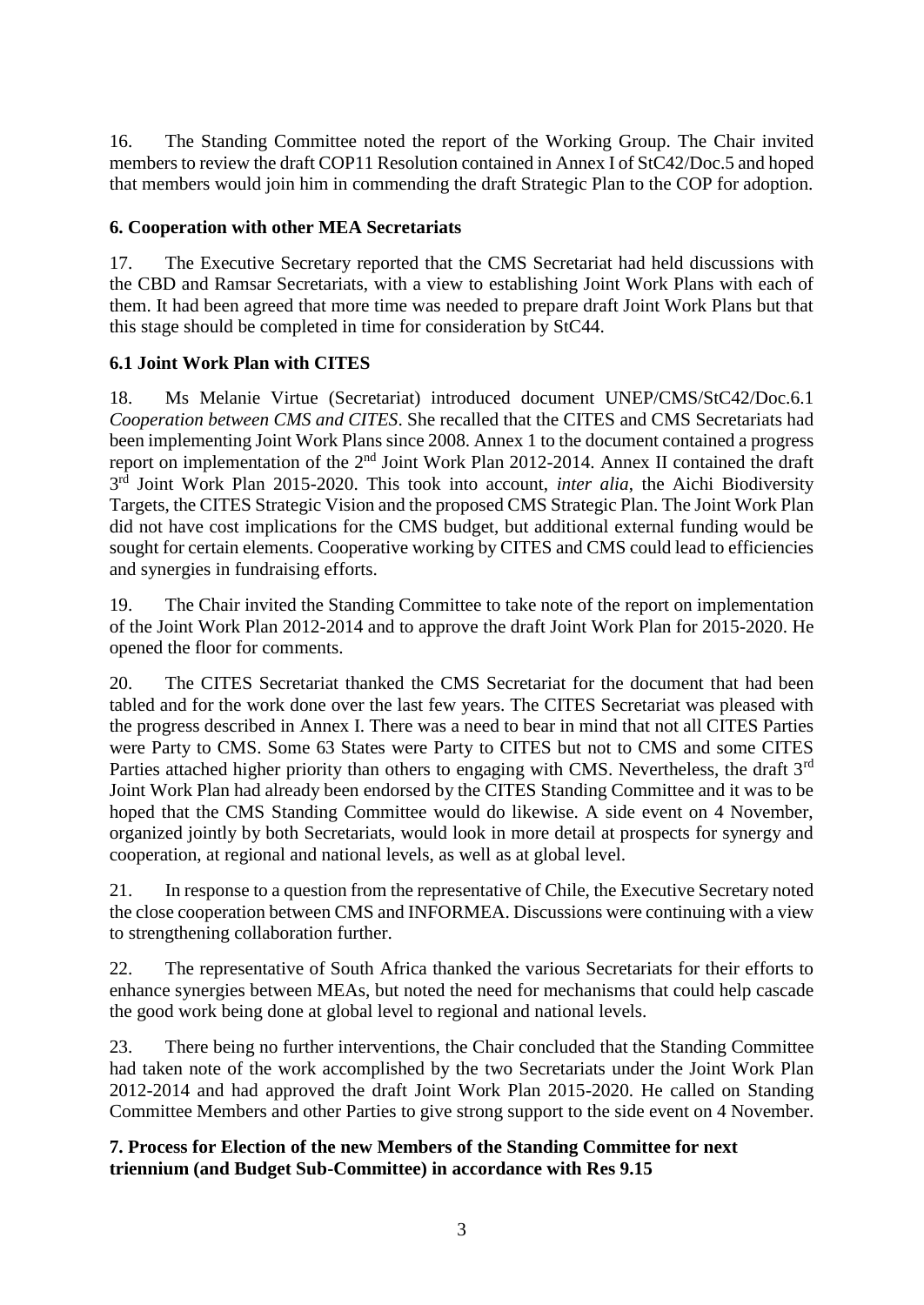24. Referring to document UNEP/CMS/Resolution 9.15 *Composition and Organization of the Standing Committee*, the Executive Secretary remarked that effective regional coordination would be a central element of COP11, given the very full agenda. Rooms had been made available for regional meetings and the times for the first such meetings notified to all delegates. One of the most important tasks would be the nomination of candidates for election as Regional Representatives and Alternate Representatives in the new Standing Committee. He recalled that Parties having already served two consecutive terms as Regional Representative would not be eligible for re-election. Parties that had served only one term would be eligible for re-election, while there were no restrictions on the number of terms that could be served by Alternate Representatives. Africa and Europe were entitled to three Regional Representatives each, Americas and Asia two Regional Representatives, and Oceania one. The regional groupings were invited to advise the Secretariat as soon as possible of their nominations; these would then be put before Plenary for adoption on the final day of the COP.

25. It had previously been decided by the Standing Committee that nominations for the Sub-Committee on Finance & Budget should be drawn from among the new Standing Committee members. This would avoid the significant additional travel costs incurred if Sub-Committee members were elected from outside the Standing Committee, as had been the case during the 2012-2014 triennium.

26. There being no questions from the floor, the Chair concluded that the points made by the Executive Secretary had been duly noted by the Standing Committee.

# **9. Report of the Finance and Budget Sub-Committee**

27. At the request of the Chair of the Finance & Budget Sub-Committee, this item was taken before item 8 *Financial and Human Resources*.

28. Ms Nancy Céspedes (Chile), Chair of the Finance & Budget Sub-Committee recalled two decisions taken by StC41:

- (a) Financial reports should be produced by the Secretariat every six months for consideration of the Finance & Budget Sub-Committee;
- (b) Members of the Sub-Committee, should, in future, be elected from among the members of the Standing Committee.

29. In conformity with decision (a), the Sub-Committee received the Secretariat's financial report for 1 January to 31 July 2014 in August 2014. This information had also been used in preparing document UNEP/CMS/COP11/Doc.14.1 *Execution of the CMS Budget during the 2012-2014 Triennium*. The Chair of the Sub-Committee had received an email from the Secretariat questioning if it would be necessary to hold a meeting of the Sub-Committee prior to COP11, since detailed budgetary discussions would be taking place at the COP. She had circulated that email to members of the Sub-Committee and received only two comments; one from a Sub-Committee member and one from an observer.

30. Ms Céspedes noted that although it had been agreed at StC41 that the draft budget for 2015-2017 should be drawn up with the support of the Sub-Committee, the Sub-Committee had not, in fact, received any request from the Secretariat to support the development of the draft budget for the forthcoming triennium.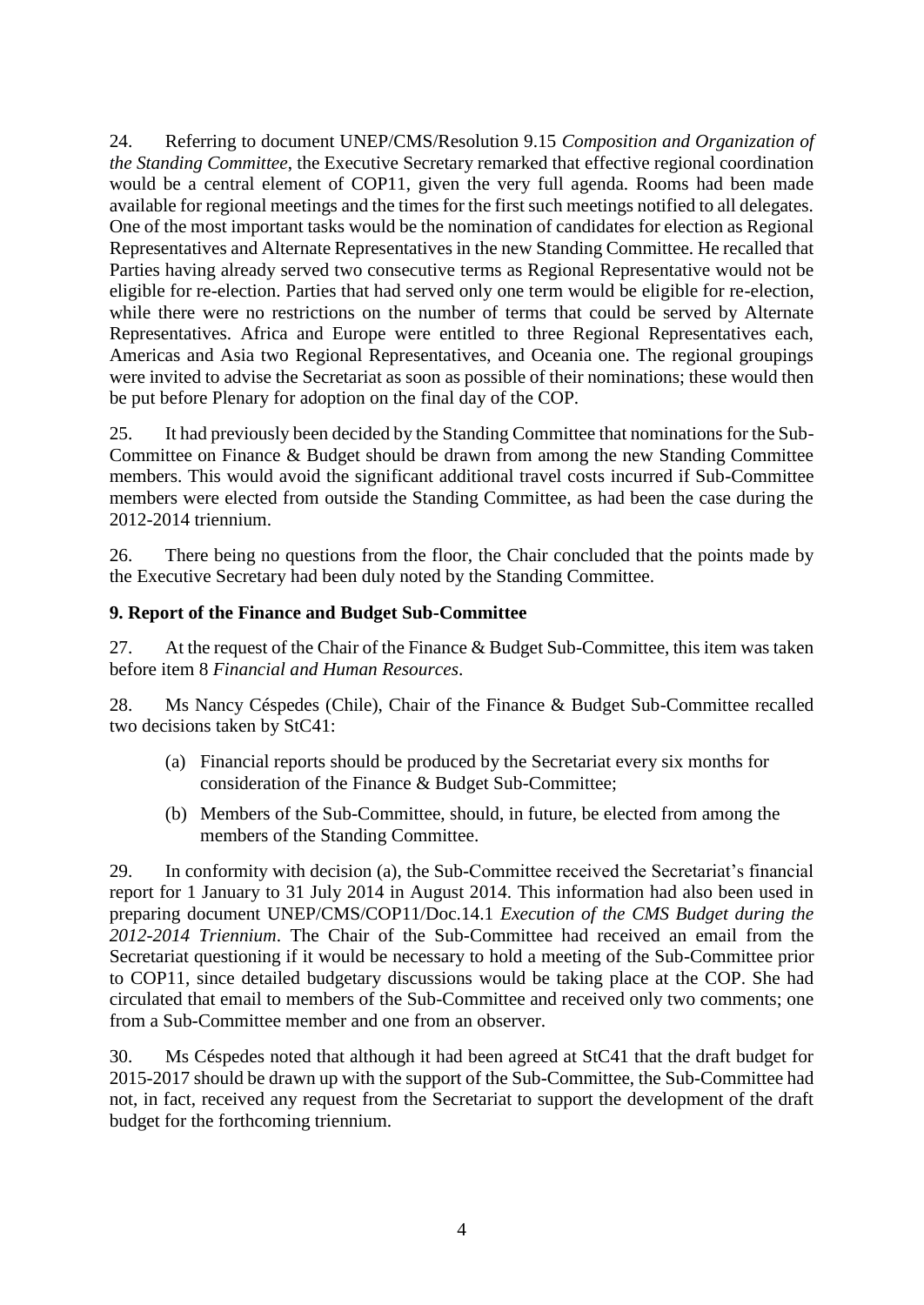31. There being no questions or comments, the Chair of the Standing Committee concluded that the Committee had taken due note of the comments made by the Chair of the Finance & Budget Sub-Committee.

# **8. Financial and Human Resources**

32. At the request of the Chair of the Finance & Budget Sub-Committee, this item was taken after item 9 *Report of the Finance & Budget Sub-Committee*.

# **8.1 Report on the Implementation of the CMS Budget during the Triennium 2012-2014**

33. Mr Bruce Noronha (Secretariat) introduced document UNEP/CMS/COP11/Doc.14.1 *Execution of the CMS Budget during the 2012-2014 Triennium*. This represented the situation as of 31 July 2014. It contained three elements:

- Status of the Trust Fund for Assessed Contributions as at 31 December 2013
- Status of Contributions (income)
- Status of budget implementation for staff and operations (expenditure)

34. As of 31 December 2013, the balance of the Trust Fund was  $\epsilon$ 867, 393. Of that amount, approximately  $650,000$  was committed for the 2014 budget. Therefore the uncommitted Fund balance was  $\epsilon$ 217,685. It was important to consider that the Fund balance contained unpaid pledges – an amount that had been rising, as shown in Table 3 of the document, standing at €345,981 as of 31 December 2013. Liquidity of the Fund therefore relied on unspent carryovers and operating reserves. To address this trend the Secretariat has redoubled its efforts to urge Parties to pay their outstanding contributions for 2013 and prior years, and all corresponding invoices had been reissued. In response to these measures the balance of unpaid pledges for 2013 and prior years had fallen to  $\epsilon$ 204,000 by 31 July 2014, and to  $\epsilon$ 174,000 by 31 October 2014. Annex I provided an overview of the contributions status for each Party.

35. With regard to the 2014 budget, the total of unpaid contributions stood at  $\epsilon$ 578,000 on 31 July 2014. However, as of 31 October 2014, this had fallen to approximately  $\epsilon$ 550,000, of which €425,000 was at an advanced stage of processing. The 2014 year-end balance of unpaid pledges was expected to be slightly lower than for 2013.

36. With regard to expenditures, all the resources allocated for staff and operations costs in 2014 would be fully allocated. The information presented in the document had been reviewed in the light of expenditure during the period August to October 2014 and projections remained effectively unchanged.

37. Referring to the last two tables presented in Annex II, it was important to take into account that most activities with no or low expenditure when the document was compiled related to COP activities. It was expected that all such funds would be be fully allocated.

38. The Chair opened the floor for comment.

39. The representative of South Africa noted that Table 6 (Savings as of 31 December 2013 rephased into 2014) appeared to indicate that savings from the core budget had been used to fund JPO positions. It was her understanding that such positions were sponsored by Parties and should not be funded from the core budget.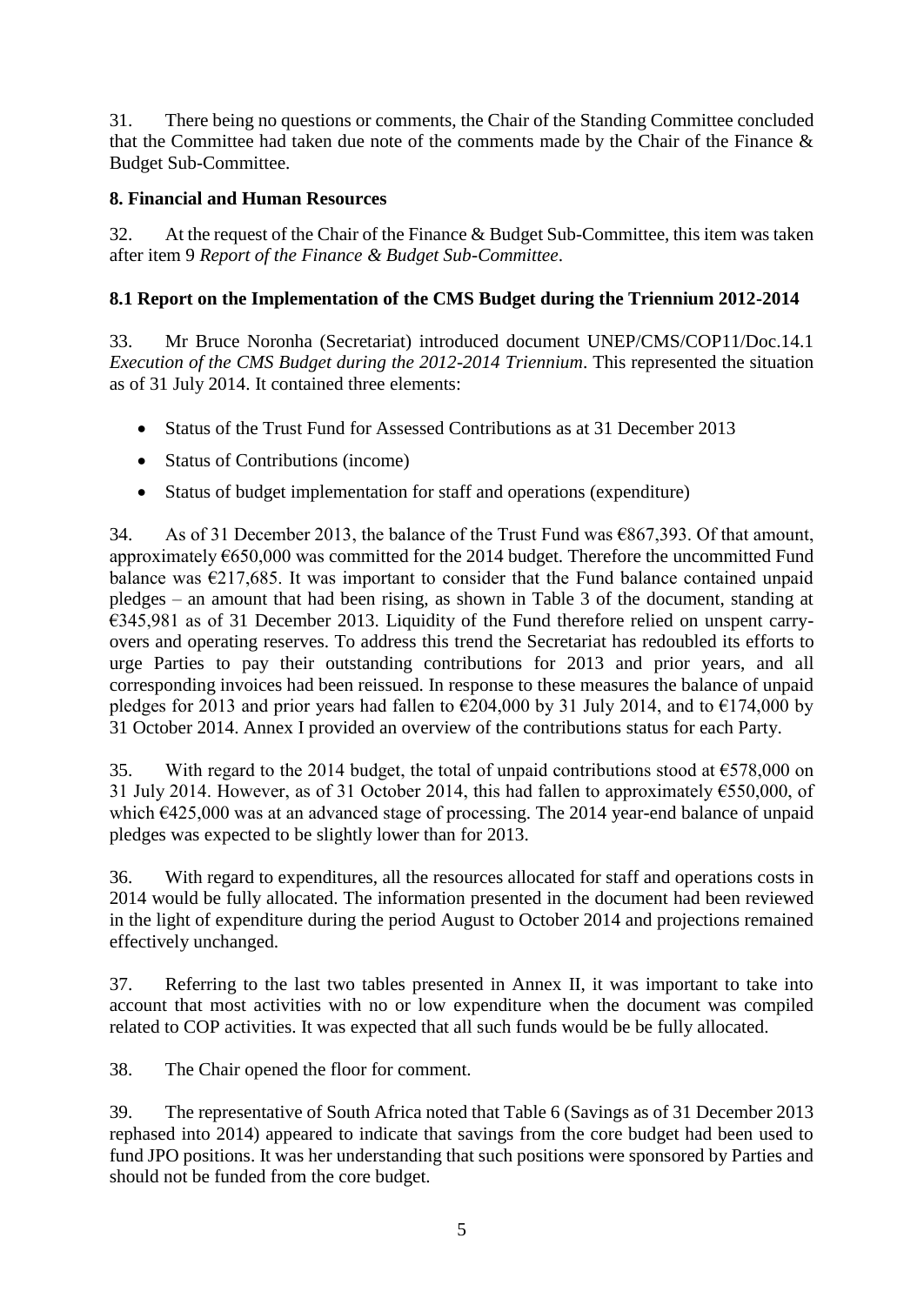40. Mr Noronha (Secretariat) recalled that StC41 had approved utilization of core budget savings to support the fourth year of a JPO position.

41. The representative of South Africa responded that it was a standard principle that Parties sponsor JPO positions. It was undesirable to set a precedent of such a position being funded from the core budget, even if such rephasing had been endorsed by the Standing Committee. It would have been preferable to see how the savings could have been utilized for other purposes.

42. The Executive Secretary stressed that the positions supported by the rephasing were temporary positions, not permanent core budget positions. The core budget savings enabled two positions to be extended exceptionally.

43. Several members, including the representatives of Chile, South Africa and Uganda, supported by the representatives of France and Poland, sought clarification with regard to paragraph 14 of UNEP/CMS/COP11/Doc 14.1, which referred to the Associate Programme Officer position based in Washington DC. Points raised included: the basis for including the position in the core budget at COP10; the degree to which the position had been successful in mobilising funds; the extent to which the position was realising tangible benefits within the Americas region; and the over-expenditures incurred in relation to this position.

44. The Executive Secretary recalled that the position was shared with and 50% funded by UNEP. He noted that the position was not dedicated solely to fundraising; a comprehensive report had been submitted to StC41and the Officer had been available at that meeting to answer questions. A further report had been submitted ahead of COP11, under Agenda item 12.2.

45. Mr Noronha (Secretariat) explained the specific provisions of the UN system that treats taxation of US citizens differently from those of citizens of other countries, and which meant in the case of the Associate Programme Officer, those costs had to be covered through the budget line for that position.

46. Following further discussion, it was agreed that this matter should be taken up by the COP11 Budget Committee, bringing together the relevant COP Agenda items, namely item 12.2 *Report on CMS Activities in North America* and 14.1 *Execution of CMS Budget 2012-2014*. The Committee would be tasked with finding a way forward to resolve remaining concerns over this issue.

47. Subject to the reservations expressed in relation to paragraph 14, document UNEP/CMS/COP11/Doc.14.1 was endorsed by the Standing Committee.

# **10. Status of Preparations for CMS COP11/ 11. Briefing on key Documents for COP**

48. The Standing Committee accepted a proposal by the Executive Secretary that items 10 and 11 should be considered together.

# **10.1 Summary of Preparatory Work**

## **10.2 Logistical Arrangements and Procedures**

**10.2.2 Conference Timetable including High Level Ministerial Panel, Champions night, side events and other meetings**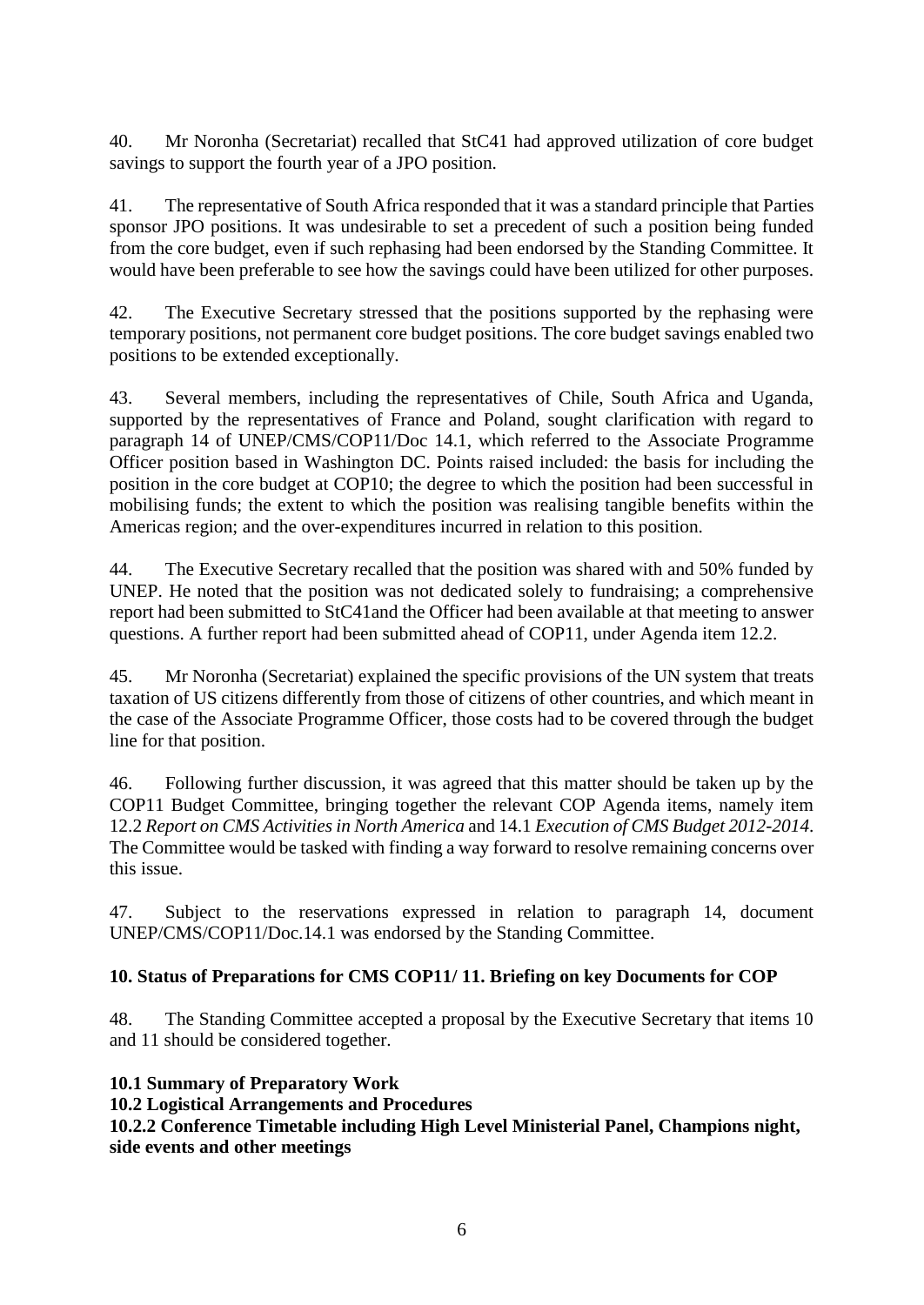49. Mr Johannes Stahl (Secretariat) summarized the logistical arrangements that had been made for the COP. The Government of Ecuador was generously providing transportation from three hubs in the city within reach of all hotels, to the Conference Centre, and had subsidized the cost of the excursions on November 8th. Arrangements for the High Level Panel on November 3rd, Champions Night/35<sup>th</sup> Anniversary celebrations, and two receptions were also presented.

50. The Executive Secretary drew attention to the COP website, and in particular the new COP11 'splash' page and the 'In-Session' page where in-session documents would be uploaded for the convenience of delegates as the meeting progressed.

51. The representative of Norway, supported by the representative of France, expressed concern about the time implications of the relatively complex transportation logistics. He suggested that in the interests of saving time, consideration should be given to establishing additional working groups and that every effort should be made to move through the Agenda as efficiently as possible.

52. The Executive Secretary responded that every effort had been made by the Host Country to put together a flexible transport schedule that was as convenient as possible.

53. The representative of New Zealand suggested that Working Groups could begin earlier than 20.00, as currently scheduled.

# **10.2.1 Meeting Structure: Committees, Working Groups and Election of Chairs/Vice Chairs**

54. The Executive Secretary made a short presentation proposing arrangements to maximise the efficiency of the COP. In view of the very full Agenda, he proposed that a Drafting Group could work in parallel with the COW. The Drafting Group would focus mainly on institutional and governance issues, while the COW concentrated on implementation matters, supported as required by short-term working/contact groups for specific draft Resolutions and other key documents. The Budget Committee would operate as normal. Regional coordination meetings would be an important means of ensuring that the views and priorities of Parties were communicated to the appropriate forum, especially in the case of Parties with small delegations that needed to engage with parallel sessions.

55. The Chair invited the Standing Committee to support the proposals outlined by the Executive Secretary so that they could be put to the COP plenary for adoption.

56. Following responses to requests for clarification made by the representatives of New Zealand, South Africa and Uganda, the Standing Committee agreed to table the proposed arrangements for consideration by the COP.

57. The Executive Secretary noted that in response to concerns raised at COP10, the Secretariat had reached out to the regions seeking proposals for Chairs of the principal bodies of the COP. As a consequence of these consultations with Parties, the following nominations had been received:

Chair of the Committee of the Whole: Øystein Størkensen, Norway Chair of the Drafting Group: Alfred Oteng-Yeboah, Ghana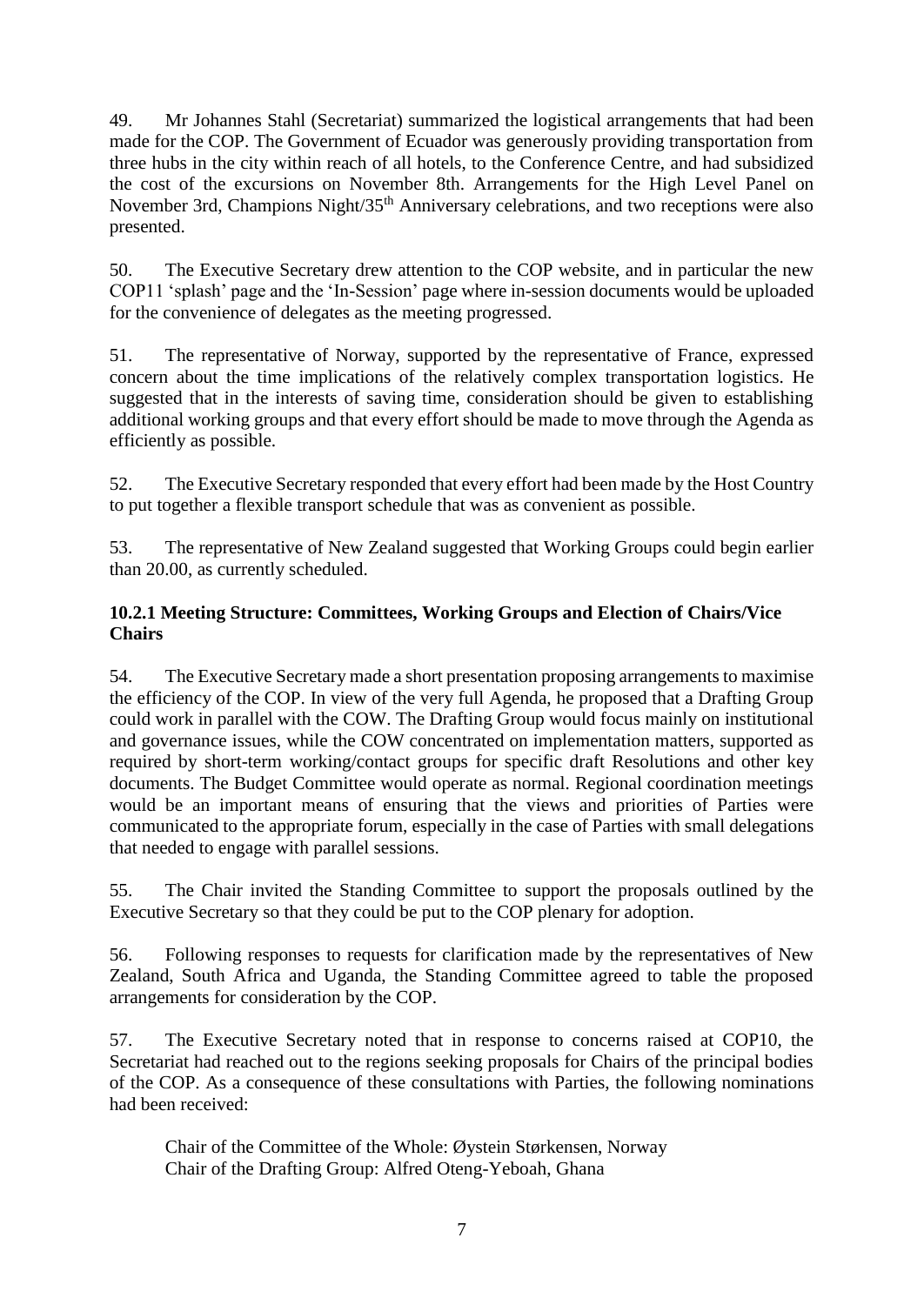Chair of the Budget Committee: Malta Qwathekana, South Africa

58. For short-term working/contact groups, Chairs would be proposed as the need arose.

59. The Standing Committee approved submitting the names of the proposed Chairs, for consideration by the COP.

# **12. Report by the Chair of the Scientific Council on the Outcomes of the 18th Meeting of the Council**

60. The Secretariat introduced Document UNEP/CMS/COP11/Inf.8 *Report of the 18th Meeting of the Scientific Council of the Convention on the Conservation of Migratory Species of Wild Animals (1-3 July 2014, Bonn, Germany).*

61. The Chair of the CMS Scientific Council, Mr Fernando Spina (Italy) made a presentation summarizing the activities of the Scientific Council between 2011 and 2014.

62. A number of Working Groups had been very active during the triennium and their work had been facilitated by promotion of the new online workspace for Scientific Councillors'. Much work had been done on development of organizational changes in the *modus operandi* of the Scientific Council. Mr Spina drew attention to the work of the Saker Falcon Task Force, the Landbirds Action Plan, the Working Group on Minimizing Poisoning, and work on the conservation implications of cetaceans' culture. Contacts with other MEAs had been maintained and he, in his role as Chair of the Scientific Council, had represented CMS at meetings of IPBES and the Bern Convention. Mr Spina had secured funding from the Po Delta Regional Park for a restricted Scientific Council Meeting in Venice, in February or March 2015. The 18th Scientific Council meeting in Bonn, from 1-3 July 2014 had been very generously supported by the Government of Germany and outputs of that meeting would provide key contributions to COP11. Mr Spina concluded by inviting the Standing Committee to take note of his report, and to provide guidance concerning the Council's future activities.

63. The Chair thanked Mr Spina for an informative presentation and drew attention to the fact that many Scientific Councillors had been unable to attend COP11, since the Scientific Council meeting itself had been held some months prior to the COP.

64. The representative of Uganda thanked Mr Spina applauded the successful fundraising efforts made by the Chair of the Scientific Council, and sought clarification over the criteria used to select participants for the restricted Scientific Council meeting that had been held in Formia.

65. Mr Spina responded that only COP-Appointed Councillors had been invited, due to the resource limitations and the need for in-depth discussions within a small group. It had been decided not to invite national delegates because the self-funding requirement was felt to discriminate unfairly in favour of those countries with adequate financial resources.

66. The representative of Chile congratulated Mr Spina on the scale and efficiency of his work. She was struck by the lack of participation of Scientific Councillors at COP11, and drew attention to the importance of restructuring the Scientific Council.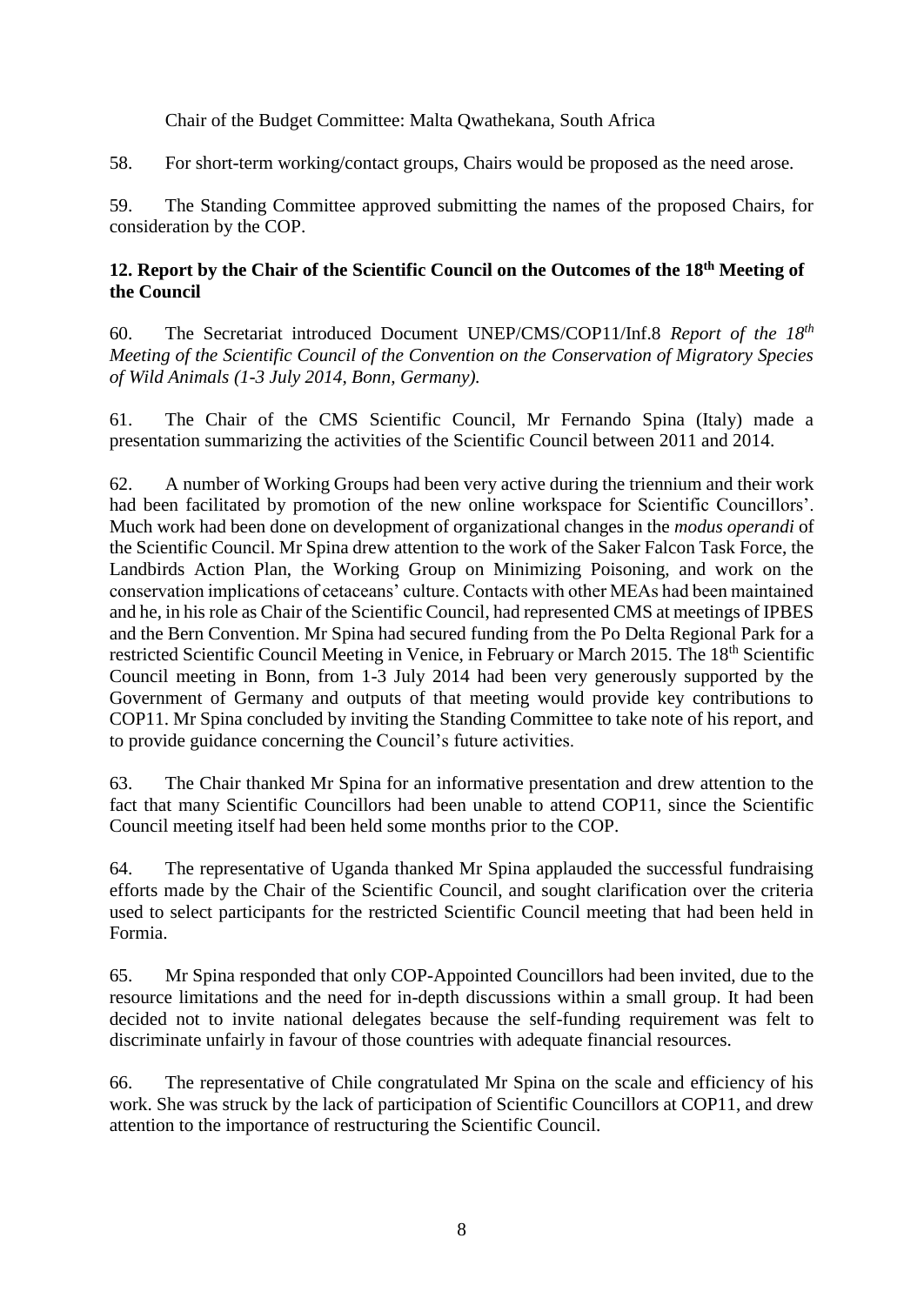67. The representative of South Africa thanked Mr Spina for his excellent work and for the support he made available despite budget constraints. She also expressed regret that in spite of its important role in guiding the activities of the Convention, the budget for the Scientific Council had been cut at COP10.

68. The Standing Committee took note of the presentation and of Document UNEP/CMS/COP11/Inf.8.

# **13. Date and Venue of the 43rd Meeting of the Standing Committee**

69. The Executive Secretary confirmed that the 43rd meeting of the Standing Committee would take place in Quito immediately following the close of the final plenary session on 9 November.

# **14. Any other business**

70. There was no other business

# **15. Closure of the Meeting**

71. The Chair closed meeting at 17:14hrs underlining the need for regional groupings to select their candidates for election to the new Standing Committee as soon as possible during the course of the COP.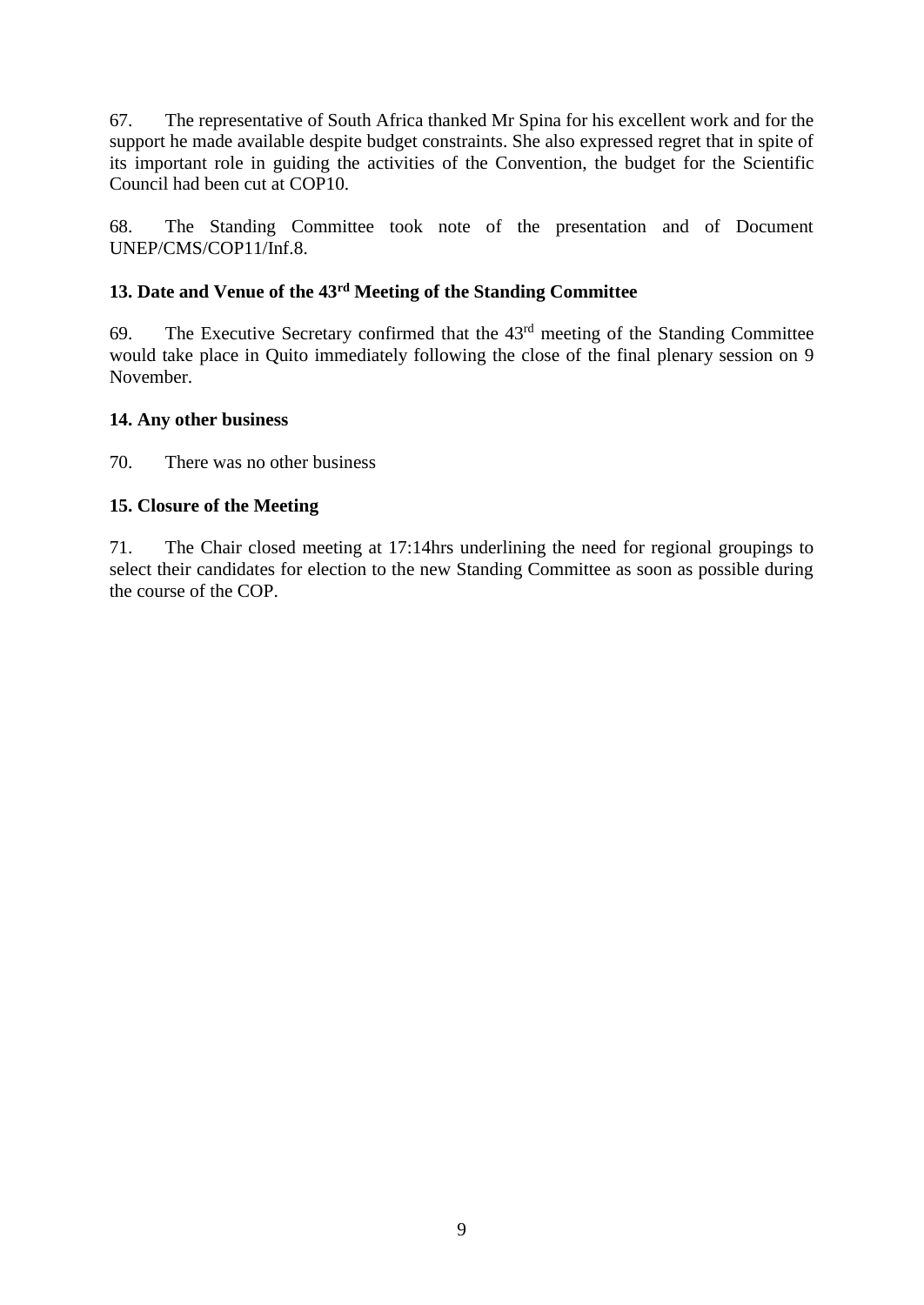# **LIST OF PARTICIPANTS/LISTE DES PARTICIPANTS/LISTA DE PARTICIPANTES CMS 42ND STANDING COMMITTEE**

**Ghana** (Chairman/Président/Presidente)

Mr. Alfred Oteng-Yeboah National Biodiversity Committee Chair Council for Scientific and Industrial Research Ghana Forestry Commission P.O. Box M32 Accra

Tel.: (+233) 244 77 2256 Fax: (+233) 21777 655 Email: [alfred.otengyeboah@gmail.com](mailto:alfred.otengyeboah@gmail.com)

#### **Norway/Norvege/Noruega**

(Vice-Chairman/Vice-président/Vice-Presidente)

Mr. Øystein Størkersen Principal Advisor Norwegian Environment Agency P.O. Box 5672 Sluppen N-7485 Trondheim

Tel.: (+47 735) 80500 Fax: (+47 735) 80501 Email: oystein.storkersen@miljodir.no

## **MEMBERS/MEMBRES/MIEMBROS**

# **AFRICA/AFRIQUE/ÁFRICA**

## **Tunisia/Tunisie/Túnez**

M. Khaled Zahzah Sous Directeur de la chasse et des Parcs Nationaux Direction Générale des Forêts 30, rue Alain Savary 1002 Tunis

Tel.: (+216 71) 786833 Fax: (+216 71) 794107 Email: khaledzahzah2000@yahoo.fr; [khaledzahzah@yahoo.fr](mailto:khaledzahzah@yahoo.fr)

## **Uganda/Ouganda**

Mr. James Lutalo Commissioner Wildlife Conservation Ministry of Tourism, Wildlife and Heritage Plot 6/8 Parliamentary Avenue P.O. Box 7103 Kampala

Tel.: (+256) 77587807 Fax: (+256) 414341247 Email: jlutalo@mtti.go.ug; lutaloj@yahoo.com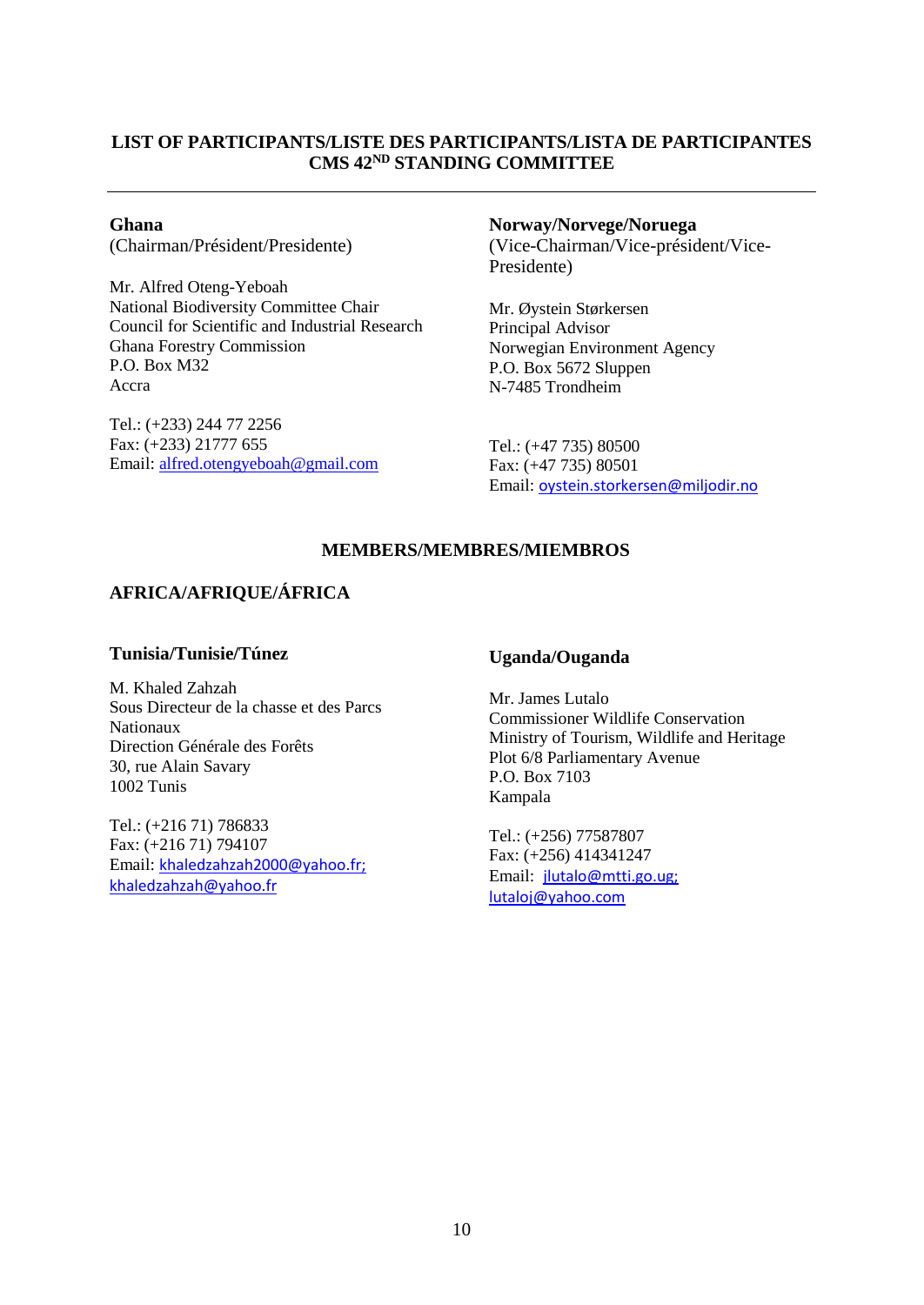## **Uganda/Ouganda (continued)**

Mr. Akankwasah Barirega CMS Scientific Counselor for Uganda Ministry of Tourism, Wildlife and Antiquities Plot 6/8 Parliamentary Avenue Kampala

Tel.: (+256) 414 31242 Email: [abarirega@tourism.go.ug;](mailto:abarirega@tourism.go.ug) akankwasah@gmail.com

## **SOUTH & CENTRAL AMERICA AND CARIBBEAN/AMERIQUE DU SUD ET CENTRALE ET CARAÏBES/ AMÉRICA DEL SUR Y CENTRAL Y EL CARIBE**

## **Chile/Chili**

Sra. Nancy Céspedes Jefa Departamento Recursos Naturales Dirección de Medio Ambiente Ministerio de Relaciones Exteriores Teatinos N° 180 Santiago

Tel.: (+56 2) 827 4718 Fax: (+56 2) 380 1759 Email: ncespedes@minrel.gov.cl

## **EUROPE/EUROPE/EUROPA**

#### **Poland/Pologne/Polonia**

Ms. Monika Lesz Counsellor to the Minister Ministry of Environment Wawelska 52/54 Stv 00-922 Warszawa

Tel.: (+48 22) 5792667 Fax: (+48 22) 5792730 Email: [monika.lesz@mos.pov.pl](mailto:monika.lesz@mos.pov.pl) Mr. Grzegorz Rąkowski Assistant Professor Institute of Environmental Protection Krucza 5/11

Tel.: +48 22 833-42-41 ext. 40 Email: groza1@ios.edu.pl

## **Ukraine/Ucraina**

Mr. Volodymyr Domashlinets Head of Fauna Protection Division Ministry of Ecology and Natural Resources of Ukraine Urytskogo str., 35 3035 Kiev

Tel.: (+380 44) 206 31 27 Fax: (+380 44) 206 31 27 Email: domashlinets@menr.gov.ua, vdomashlinets@yahoo.com

## **OCEANIA/OCEANIE**

# **New Zealand/Nouvelle-Zélande/Nueva Zelandia**

Ms Kathryn Howard International advisor Department of Conservation Wellington 6143

Tel.: (+64 9) 4713106 Mobile: (+64 21) 1247865 Email: [kahoward@doc.govt.nz](mailto:kahoward@doc.govt.nz)

Mr. Rod Hay Science Advisor Christchurch 8022

Tel.: (+64 3) 371 3780 Mobile: (+64) 27 230 3801 Fax: (+64 3) 365 1388 Email: [rhay@doc.govt.nz](mailto:rhay@doc.govt.nz)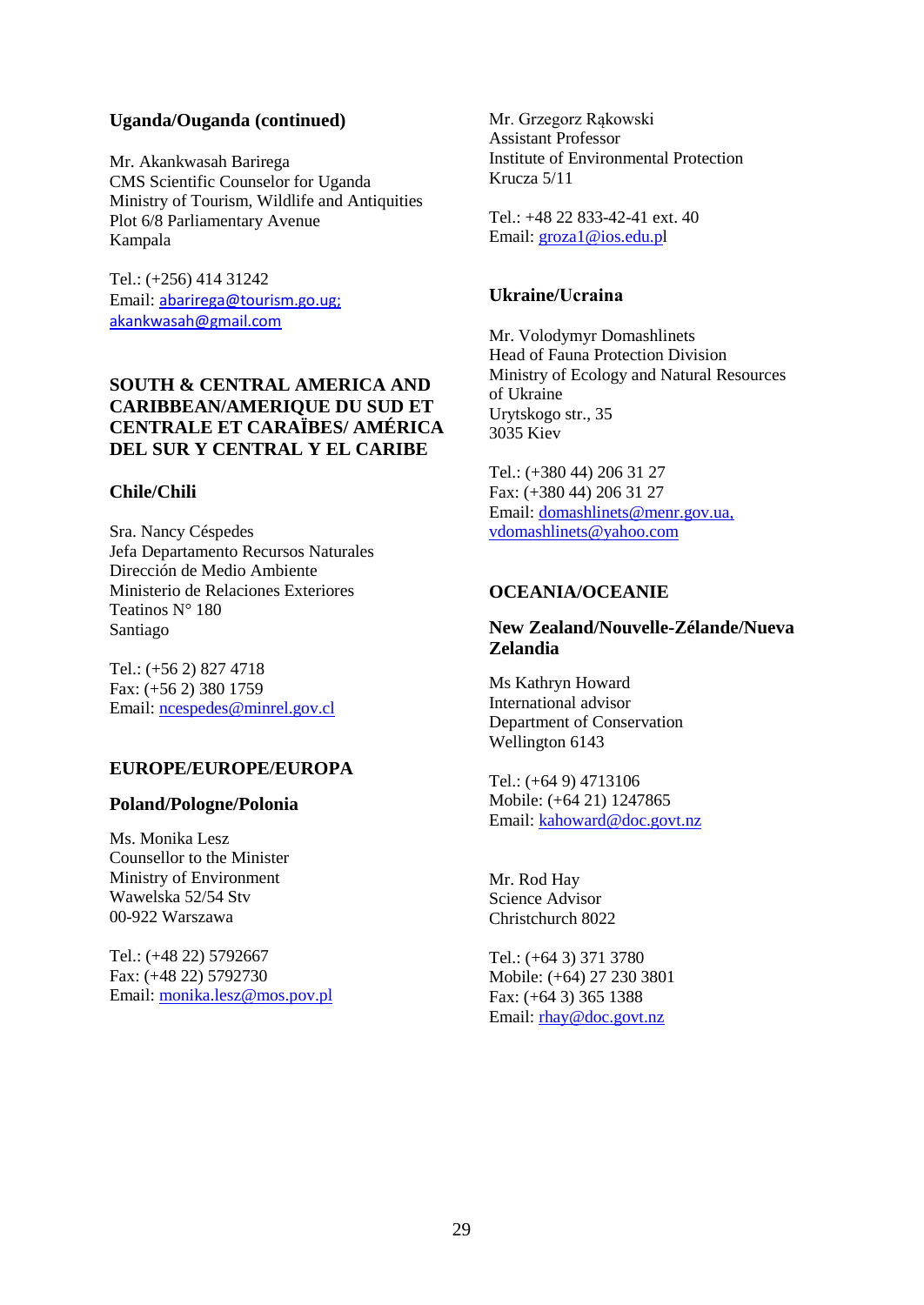#### **DEPOSITARY/DEPOSITAIRE/DEPOSITARIO**

#### **Germany/Allemagne/Alemania**

Mr. Gerhard Adams Head of Division Federal Ministry for the Environment, Nature Conservation, Building and Nuclear Safety (BMUB) Robert-Schuman-Platz 3 53175 Bonn

Tel: (+49 228) 99 3052631 Fax: (+49 228) 99 3052684 Email: gerhard.adams@bmub.bund.de

Mr. Oliver Schall Deputy Head of Division Federal Ministry for the Environment, Nature Conservation, Building and Nuclear Safety (BMUB) Robert-Schuman-Platz 3 53175 Bonn

Tel: (+49 228) 99 3052632 Fax: (+49 228) 99 3052684 Email: oliver.schall@bmub.bund.de

## **OBSERVERS**

#### **Party Observer**

## **Ecuador/Équateur**

Ms Lisbeth Maribel Armijos Armijos Ministro del Ambiente

Tel.: (+593 2) 3987620 Mobile: (+593 9) 88977244 Email: [lizeth.armijos@ambiente.gob.ec](mailto:lizeth.armijos@ambiente.gob.ec)

Mr. Fernando Javier Borja Moretta Ministerio del Ambiente

Tel.: (+593 2) 245 70 09 Mobile: (+593 9) 962 57 20 2

Mr. Edison Andres Calderon Parra Ministerio del Ambiente Email: [edison.calderon@ambiente.gob.ec](mailto:edison.calderon@ambiente.gob.ec)

Ms Cristina Castro Ayala Ministerio del Ambiente

Tel.: (+593 2) 224 51 84 Mobile: +593 (09) 96521286 Email: cristinacastro@pacificwhale.org

#### **France**

M. François Lamarque Dossiers internationaux - International issues Bureau de la faune et de la flore sauvages – DGALN/DEB/PEM2 Ministère de l'écologie, de l'énergie, du développement durable et de la mer Tour Séquoïa 92055 La Défense Cédex

Tel.: (+33 1) 40 81 31 90 Fax: (+33 1) 42 19 19 79 Email: [francois.lamarque@developpement](mailto:francois.lamarque@developpement-durable.gouv.fr)[durable.gouv.fr](mailto:francois.lamarque@developpement-durable.gouv.fr)

M. Michel Perret Chef du bureau Bureau de la faune et de la flore sauvages – Direction de l'eau et de la biodiversité (DEB) Direction générale de l'aménagement, du logement et de la nature (DGALN) DGALN/DEB/PEM2 Ministère de l'écologie, du développement durable et de l'énergie Tour Séquoïa 92055 La Défense cedex

Tel.: (+33 1) 40 81 1473 Mob: (+33 6) 20 52 04 49 Email: [michel-m.perret@developpement](mailto:michel-m.perret@developpement-durable.gouv.fr)[durable.gouv.fr](mailto:michel-m.perret@developpement-durable.gouv.fr)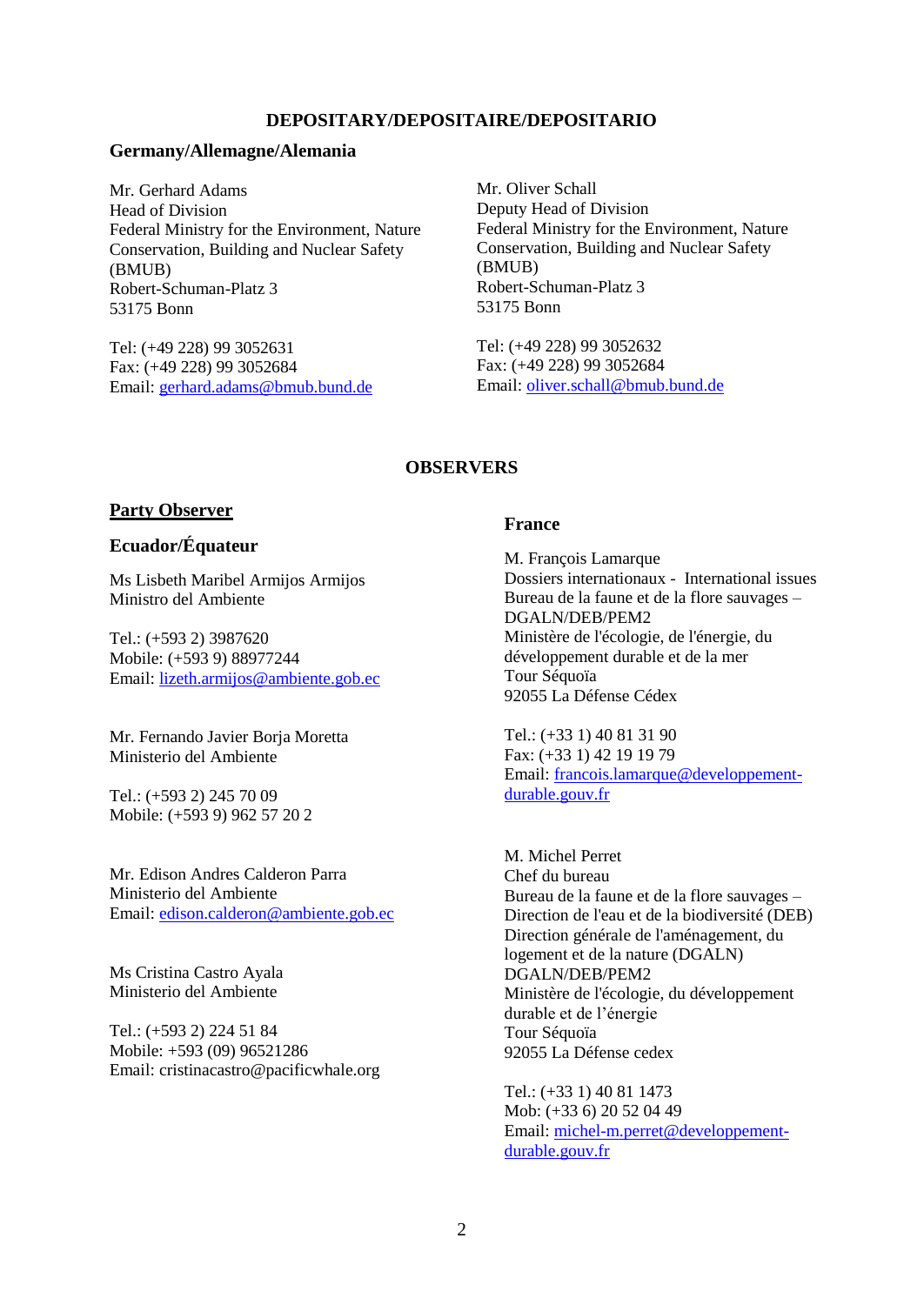### **Italy/Italie/Italia**

Mr Lorenzo Serra Senior Researcher Instituto Superiore per la Protezione e la Ricerca Ambientale (ISPRA) Via Ca'Fornacetta 9 I-40064 Ozzano Emilia BO

Tel.: (+39 51) 65 12 207 Mobile: (+39) 320 21 20 700 Fax: (+39 51) 796 628 Email: [lorenzo.serra@isprambiente.it](mailto:lorenzo.serra@isprambiente.it)

Mr Marco Valentini **Officer** Ministry of the Environment 00147 Rome

Tel.: (+39 6) 57225361 Email: [valentini.marco@minambiente.it](mailto:valentini.marco@minambiente.it)

## **Luxembourg / Luxemburgo**

Mr. Pedro Javier Gallego Reyes L-4260 Esch/Alzette

Tel.: (+352 2) 3661160 Mobile: (+352 6) 61197324 Email: pierre.gallego@gmail.com

#### **South Africa/Afrique de Sud/Sudáfrica**

Ms. Nopasika Malta Qwathekana Senior Policy Advisor, International Biodiversity and Heritage Department of Environmental Affairs Private Box X447 0001 Pretoria

Tel.: (+27 12) 3999624 Fax: (+27 12) 3201714 Email: mqwathekana@environment.gov.za

Ms. Humbulani Mafumo Deputy Director Conservation Management National Department of Environmental Affairs Private Bag X447 0001 Pretoria

Tel.: (+27 1)2 310 3712 Fax: (+27 8)6 541 1102 E-mail: hmafumo@environment.gov.za Ms. Tendani Mashamba Biodiversity Production Officer Department of Environmental Affairs Private Box X447 0001 Pretoria

Tel.: (+27 12) 3103067 Fax: (+27 12) 3201714 Email: [mqwathekana@environment.gov.za](mailto:mqwathekana@environment.gov.za)

## **United Kingdom/Royaume Uni/Reino Unido**

Mr Michael Sigsworth Head of CITES and International Species Policy Team Department for Environment, Food and Rural Affairs (DEFRA) 1/14A Temple Quay House, 2 The Square, Temple Quay London, SW1P 4PQ

Tel.: (+44 207) 238 4450 Email: [michael.sigsworth@defra.gsi.gov.uk](mailto:michael.sigsworth@defra.gsi.gov.uk)

#### **Non-Party Observer**

#### **Argentina**

Ms Vanesa Patricia Tossenberger Asesor Cientifica Potosi 2087 1636 Olivos Tel.: (+54 11) 47900491 Mobile: (+54) 9 11 65124810 Fax: (+54 11) 47900491 Email: [vanesa.tossenberge@cethus.org](mailto:vanesa.tossenberge@cethus.org)

## **Iraq**

Mr Firas Jaafar Biologist Centre for Restoration of Iraqi Marshlands and Wetlands (CRIM), Ministry of Water Resources, Baghdad

Tel.:(+96 47) 801631382 Fax: (+96 47) 801631382 Email: [firas\\_2\\_007@yahoo.com](mailto:firas_2_007@yahoo.com)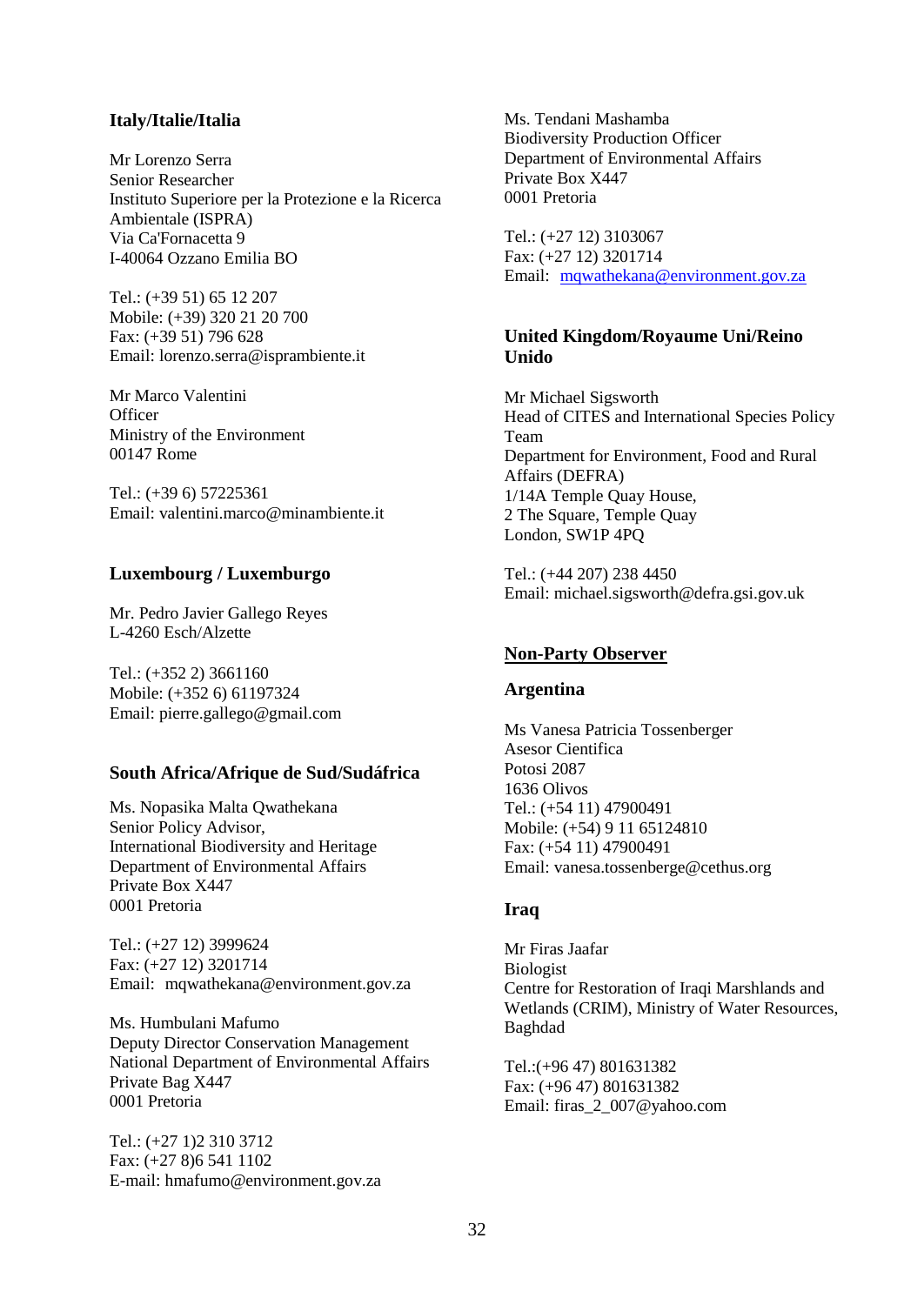## **Chairs**

## **Scientific Council**

Mr. Fernando Spina Senior Scientist ISPRA - Istituto Superiore per la Protezione e la Ricerca Ambientale Via Cà Fornacetta, 9 40064 Ozzano Emilia (BO) Italy

Tel.: (+39 051) 65 12 214; (+39 347) 35 07 032 Fax: (+39 051) 79 66 28 Email: fernando.spina@isprambiente.it

## **Landbird Working Group (AEMLWG)**

Dr. Olivier Biber Chair of the African-Eurasian Migratory Landbird Working Group (AEMLWG) International Biodiversity Policy Advisor Gruner AG Sägerstrasse 73 3098 Köniz, Switzerland

Tel.: (+41 31) 917 2009 Fax: (+41 31) 917 2021 Email: olivier.biber@gruner.ch

## **IGO**

## **Bird Life**

Ms. Nicola J. Crockford International Species Policy Officer RSPB - BirdLife International Wellbrook Court, Girton Rd CB3 0NA Cambridge United Kingdom Tel.: (+44 1 767) 693072 Fax: (+44 1 767) 68 3211 Email: Nicola.crockford@rspb.org.uk

## **CITES**

Mr. David Morgan Scientific Services Team CITES Secretariat Maison Internationale de l'environnement Chemin des Anémones, 11-13 1219 Châtelaine-Genève, **Switzerland** 

Tel.: (+41 22) 917 8123 Fax: (+41 22) 7973417 Email: david.morgan@cites.org

## **UNEP/PNUE/PNUMA**

Mr. Mamadou Kane Programme Officer/MEAs Liaison United Nations Environment Programme United Nations Avenue, Gigiri P.O. Box 30552 100 Nairobi Kenya Tel.: (+254 20) 762 5046 Email[: mamadou.kane@unep.org](mailto:mamadou.kane@unep.org)

## **NGO**

## **IFAW**

Mr. Peter Püschel **Director** International Environmental Agreements International Fund for Animal Welfare Geranienweg 8 35396 Giessen Germany

Tel.: (+49 641) 25011 586 Fax: (+49 641) 25011 587 Email: ppueschel@ifaw.org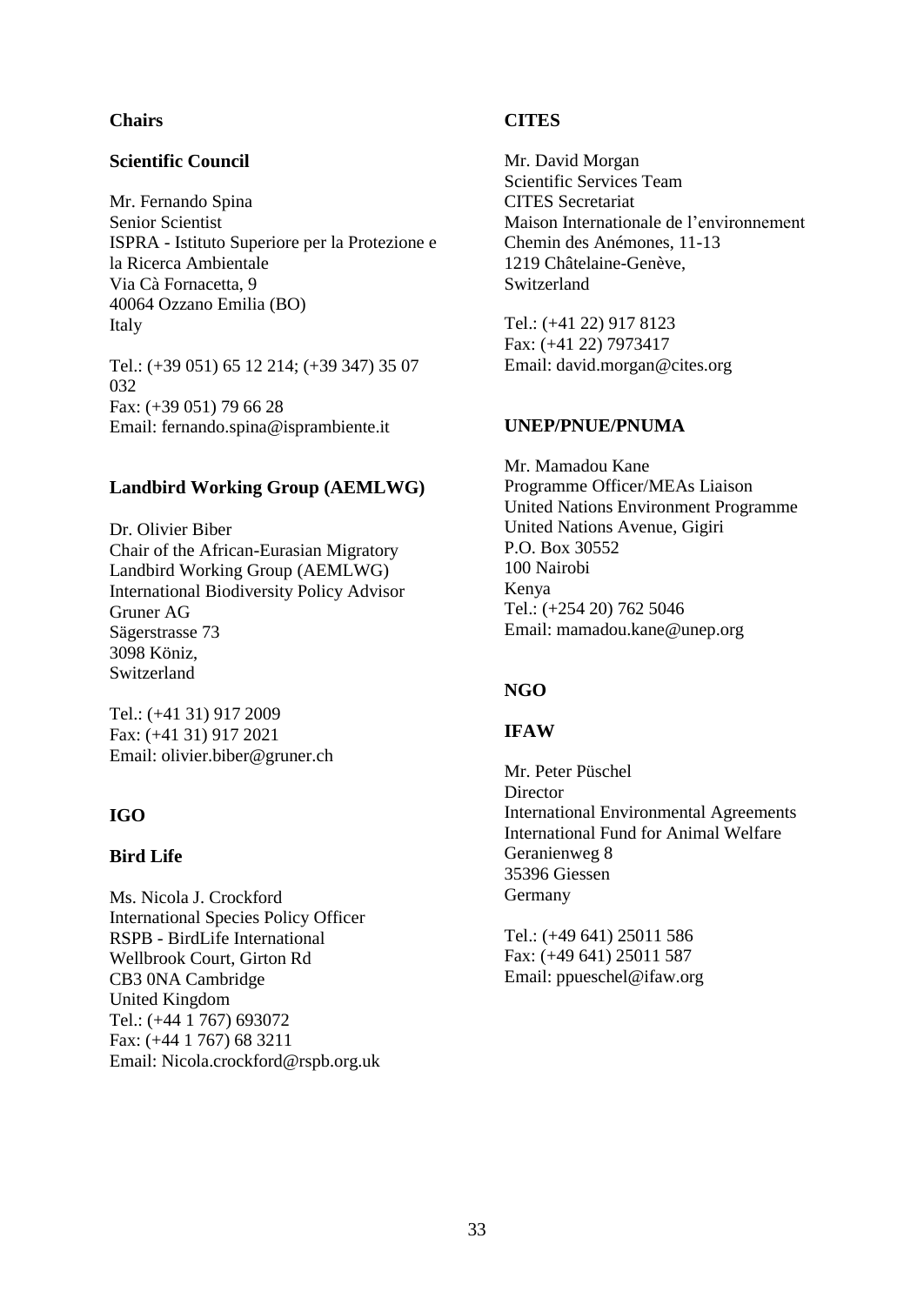#### **The Pew Charitable Trusts**

The Pew Charitable Trusts United States of America

Mr James Gray

Ms. Isabel Jarret

Mr. Luke Warwick

Email: [sniave@pewtrusts.org](mailto:sniave@pewtrusts.org)

#### **CMS Agreements and MOUs/Accords et Mémorandum d'Entente de la CMS/ CMS Acuerdos y Memorandos de Entendimiento**

#### **AEWA**

UNEP/AEWA Secretariat Platz der Vereinten Nationen 1 53113 Bonn, Germany Tel: (+49 228) 815 2455 Fax: (+49 228) 815 2450 Email: [aewa@unep.de](mailto:aewa@unep.de)

Mr. Florian Keil Information Officer Tel.: (+49 228) 815 2451 Email: [fkeil@unep.de](mailto:fkeil@unep.de)

#### **UNEP/CMS Secretariat / Secretariat PNUE/CMS / Secretaría PNUMA/CMS**

UNEP/CMS Secretariat Platz der Vereinten Nationen 1 53113 Bonn, Germany Tel.: (+49 228) 815 2401 Fax: (+49 228) 815 2449 Email: secretariat@cms.int

Mr. Bradnee Chambers Executive Secretary Tel.: (+49 228) 815 2410 Email: bchambers@cms.int

Mr. Bert Lenten Deputy Executive Secretary Acting Head of Terrestrial Species Team Tel.: (+49 228) 815 2407 Email: blenten@cms.int

Mr. Marco Barbieri Scientific Adviser Tel.: (+49 228) 815-2498 Email: [mbarbieri@cms.int](mailto:mbarbieri@cms.int)

Ms. Laura Cerasi Associate Programme Officer Fundraising and Partnerships Tel.: (+49 228) 815 2483

Email: lcerasi@cms.int Mr. Borja Heredia Head of Avian Species team Tel.: (+49 228) 815 2422 Email: bheredia@cms.int

Ms. Veronika Lenarz Senior Public Information Assistant Tel.: (+49 228) 815 2409 Email: vlenarz@cms.int

Mr. Bruce Noronha Administration and Fund Management Officer Tel.: (+49 228) 815 2496 Email: bnoronha@cms.int

Ms. Andrea Pauly Associate Programme Officer, Sharks Tel.: (+49 228) 815-2477 Email: apauly@cms.int

Mr. Francisco Rilla Coordinator Capacity Building Tel.: (+49 228) 815 2460 Email: frilla@cms.int